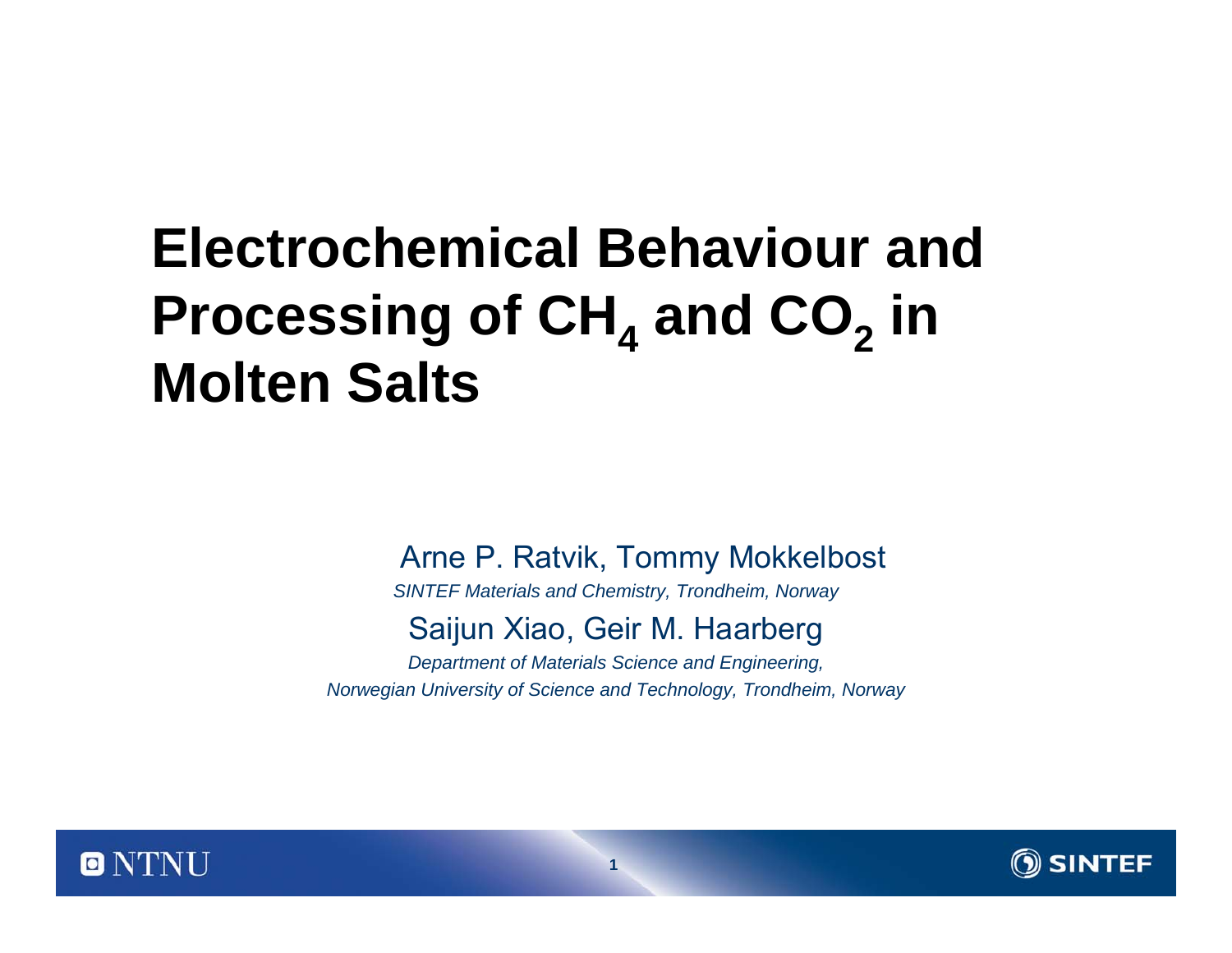## **Objectives**

- $\bullet$  $CH_4$ :
	- $\,$  Electrochemical methods to utilize the energy in CH $_4$  for metal production
	- Example: Production of Al, Norway's largest electrochemical production
- • $CO<sub>2</sub>$ :
	- Electrochemical methods to convert CO $_2$  to valuable products, (including  $\mathsf{CO}_2$  capture)
	- $\,$  Example: C and  $\rm O_{2}$  in molten carbonate melt



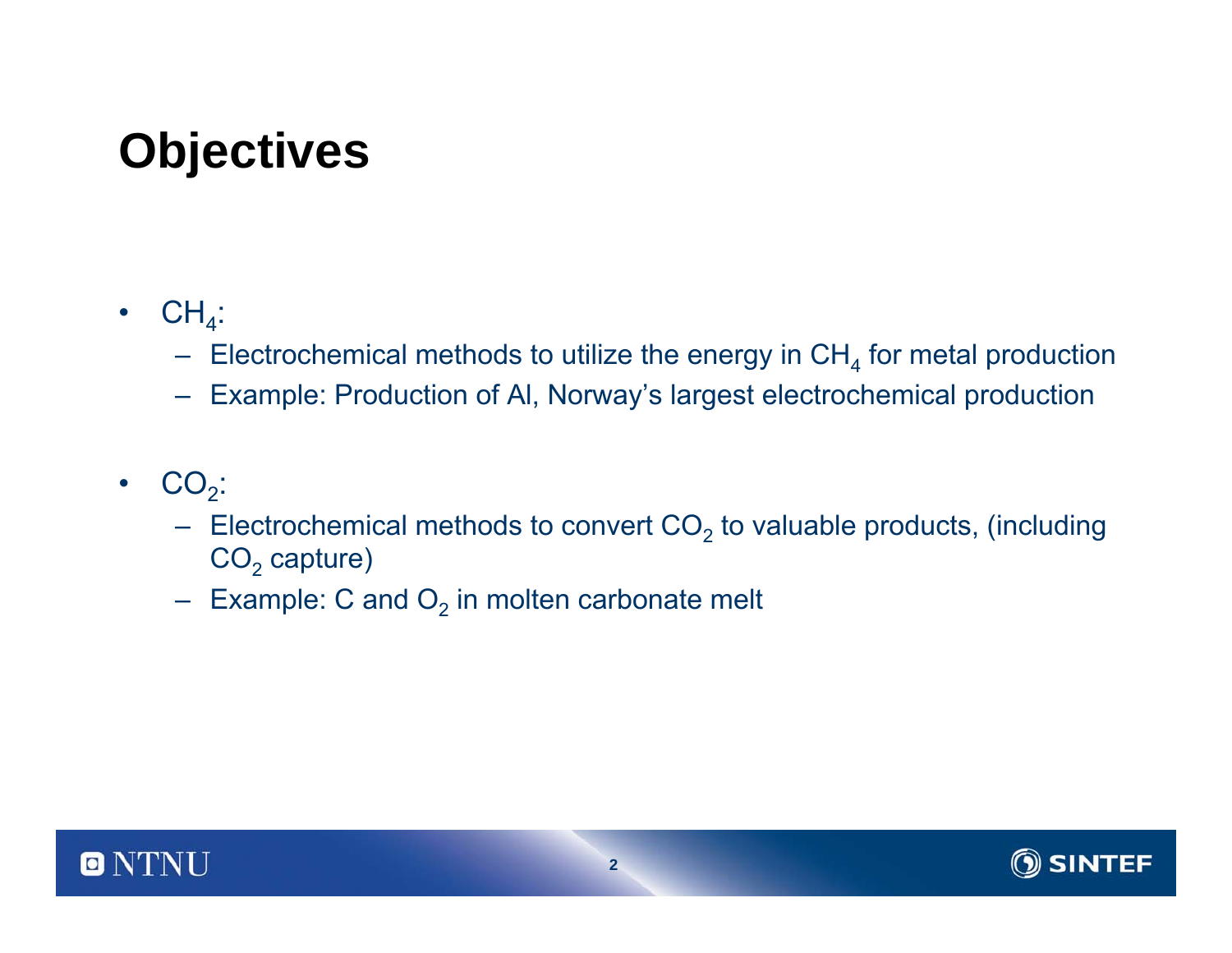#### **The Hall-Héroult Process for Al Production**

Electrochemical decomposition of  $\mathsf{Al}_2\mathsf{O}_3$  dissolved in molten cryolite

- •Electrolyte: Cryolite,  $\text{Na}_3\text{AlF}_3$ , and additives :  $\text{AlF}_3$ ,  $\text{CaF}_2$ ,  $\text{Al}_2\text{O}_3$ . 960 °C
- •Cell reaction: 2  $\text{Al}_2\text{O}_3$  (diss) + 3 C (s) = 4 Al (l) + 3 CO<sub>2</sub> (g)



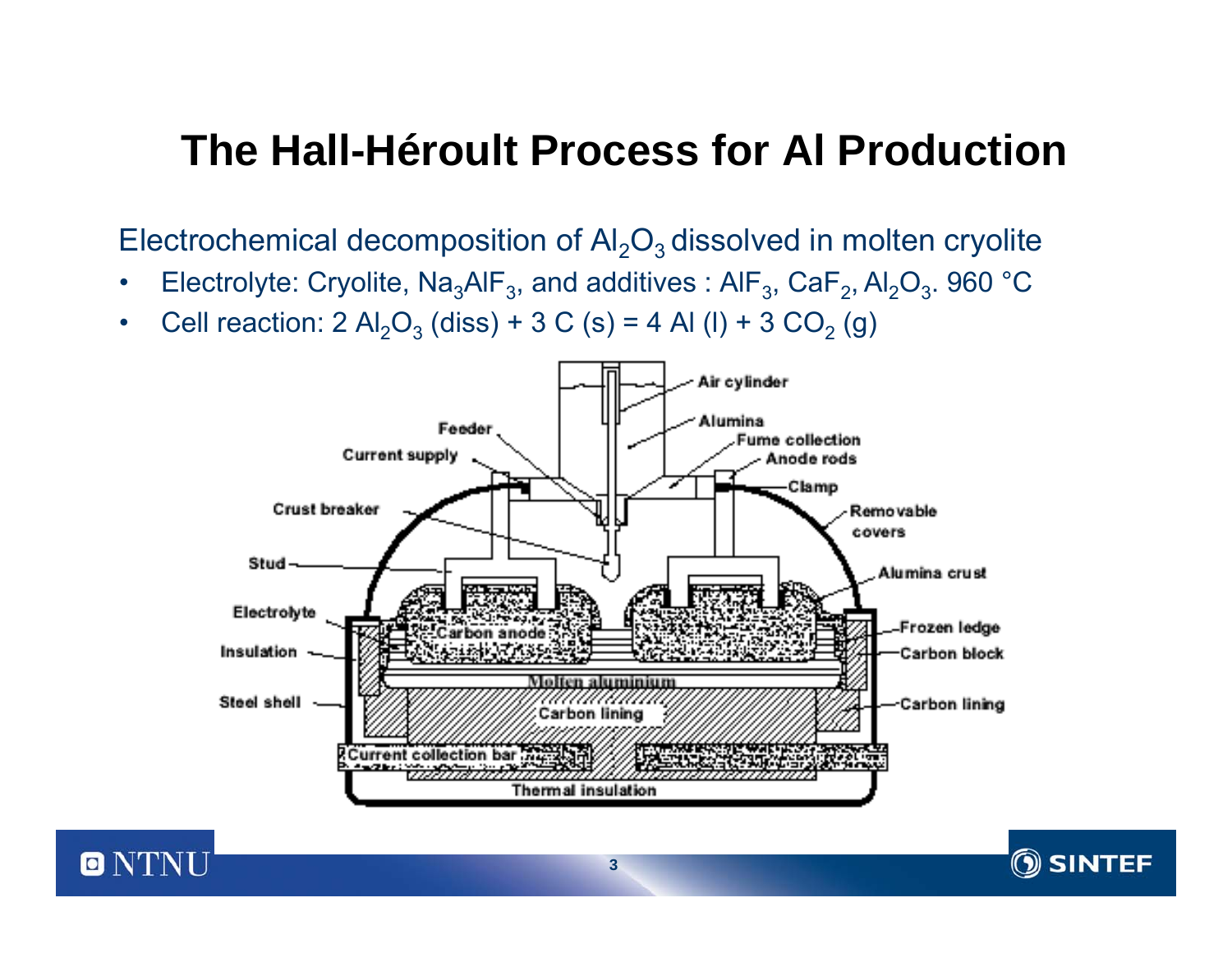# **Aluminium Production - Alternatives**

•**Carbon anode** (H-H)

 $\mathsf{Al}_2\mathsf{O}_3 + 3/2 \mathsf{C}$  = 2 Al(l) + 3/2 CO<sub>2</sub>(g) (1)  $\Delta\mathsf{G}^\circ$  = 689 kJ/mol

- $\,$  CO $_2$  emission (1.6 metric tons of CO $_2$  per ton Al produced)
- Periodic replacement of consumed anodes
- Regular adjustment of anode height
- $\bullet$ • **Inert anode** (e.g. SnO $_2$  and NiFe $_2$ O $_4$  – based anodes)  $\mathsf{Al}_2\mathsf{O}_3 = 2 \; \mathsf{Al}(\mathsf{l}) + 3/2 \; \mathsf{O}_2(\mathsf{g})$  (2)  $\Delta \mathsf{G}^\circ = 1283 \; \mathsf{kJ/mol}$ 
	-

- $\mathrm{O}_2$  emission
- Non consumable anodes
- Higher theoretical cell voltage
- $\bullet$ • Reducing gas anode (CH<sub>4</sub> or H<sub>2</sub>)
	- ${\sf Al}_2{\sf O}_3$  + 3/4 CH $_4$  = 2 Al(l) + 3/4 CO $_2$ (g) + 3/2 H $_2$ O(g) (3)  $\;\;\Delta {\sf G}^\circ$  = 683 kJ/mol
		- $\,$  50  $\%$  less CO $_2$  emission
		- No anode consumption
		- Similar cell voltage to (1) and 1 V lower than (2)



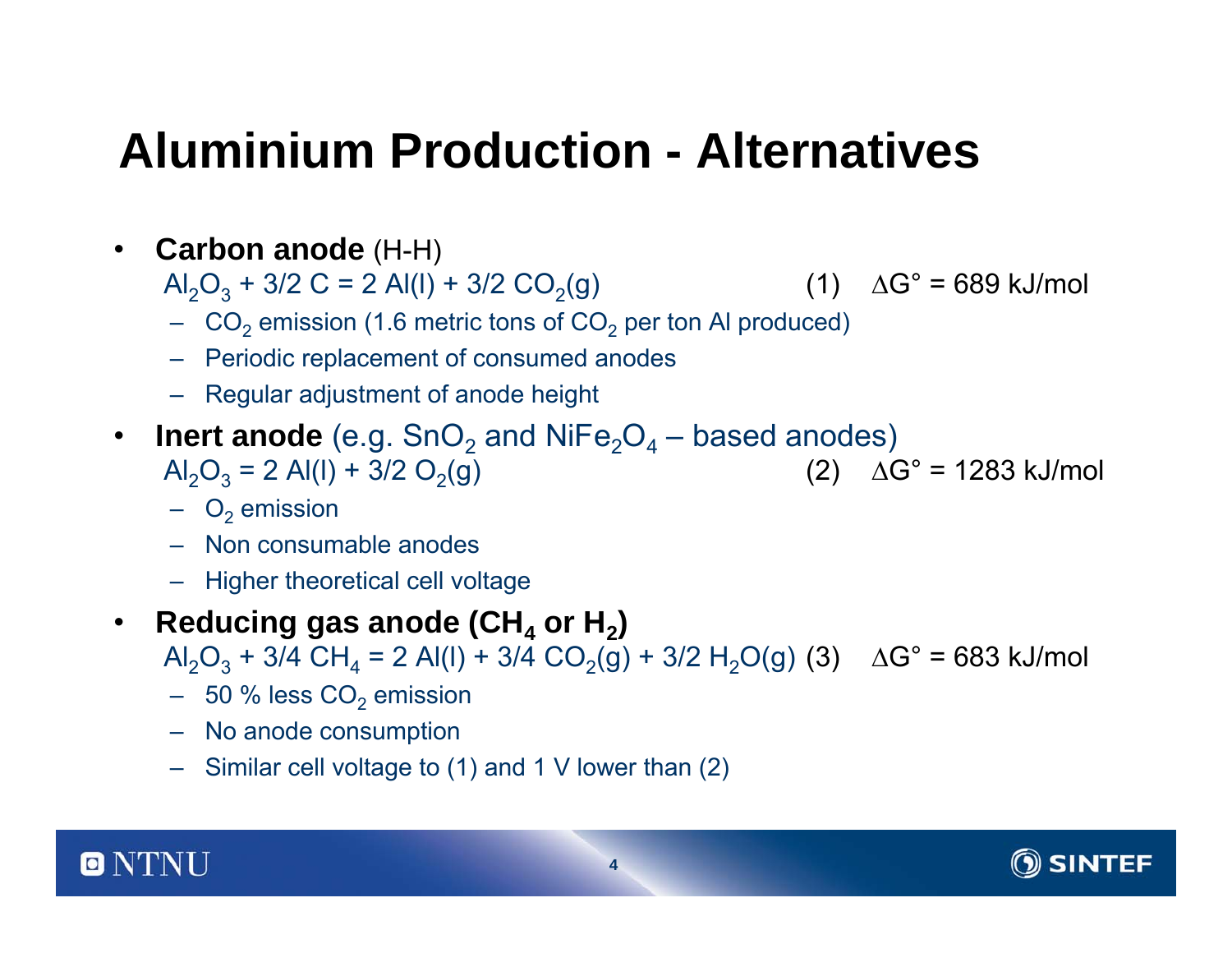## **Gas Anode**

- $\bullet$  Anode requirements:
	- Electrochemical and physical stability
	- Stable towards molten electrolyte, metal, and gas components
	- Electrical conductivity
- $\bullet$  Additional requirements for a gas anode:
	- $\,$  Controlled porosity  $\rightarrow$  good contact between anode, gas and electrolyte
- $\bullet$  Other challenges
	- $-$  Reaction efficiency (yield of CH $_{\rm 4}$  / H $_{\rm 2}$  oxidation)
	- Porous materials
		- Reduced electrical conductivity
		- Reduced mechanical robustness



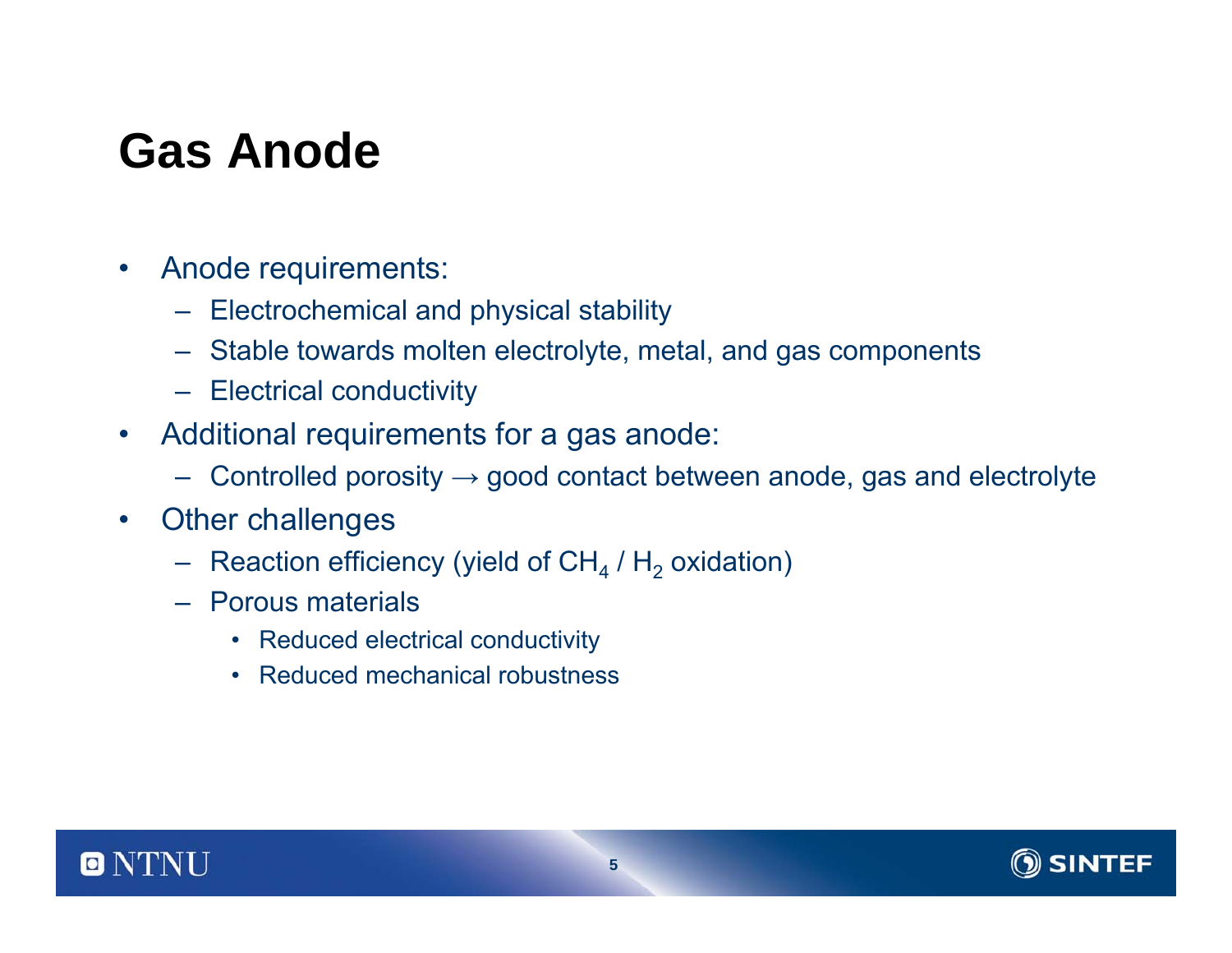## **Previous Work**

- • Depolarization of reducing gas anode (carbon) in aluminium electrolysis has been reported [2-4]
- • Initial studies by the authors have shown that the anode consumption can be reduced by introduction of methane gas during aluminium electrolysis at 880 °C [5]
- $\bullet$  A recent US patent presents a method of aluminum electrolysis with a non-consumable anode of the type used for solid oxide fuel cells [6]
- • Conclusions:
	- More systematic work with carbon is needed
	- More work with inert anodes is needed

*2. M. L. Ferrand, Bull. Soc. Franc. Electriciens, 79, 412 (1957).*

- *3.V. V. Stender and V. V. Trofimenko, Khim. Tekhnol., 12, 41 (1969).*
- *4.M. L. Kronenberg, J. Electrochem. Soc., 116, 1160 (1969).*
- *5. Ratvik, A.P. and Xue, J., Norwegian Patent Application No. 2002 2617 – Anode. Patent granted 2004 – NO patent No 316925.*

*6. R. A. Rapp, USA patent: 6039862 (1999).*



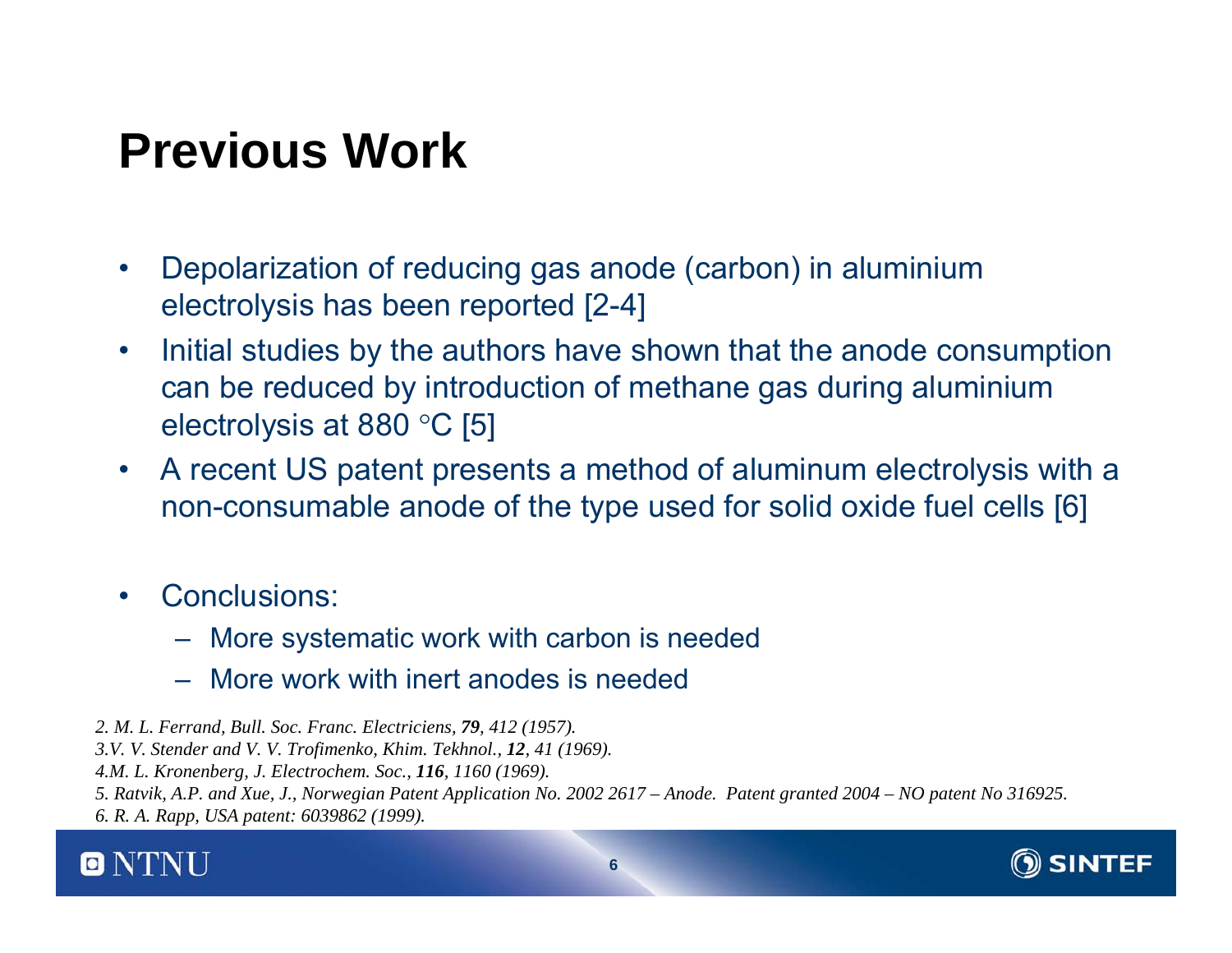## **Gas anode development**

- $\bullet$  Candidate anode materials
	- Porous carbon materials
	- $-$  SnO<sub>2</sub>-based materials
		- Most common ceramic material with electrical conductivity
		- Proposed as the best anode material in CaCl<sub>2</sub>-NaCl melts[1]
	- $\rm{NiFe_{2}O_{4}}$ -based materials
		- Most common cermet material
		- $\,$  Corrodes in CaCl $_2$ -NaCl melts[1]  $\,$
		- Liquid phase sintering  $\rightarrow$  challenging porosity control
	- Metals
		- Porous metals of Ni, Hasteloy C-276, Inconel 600, Pt





*Pt anode for introducing reducing gas*

1. K. T. Kilby *The Anodic Testing of a Tin Oxide (SnO2) Based Material for the FFC-Cambridge Process, PhD Thesis, University of Cambridge, 2008*



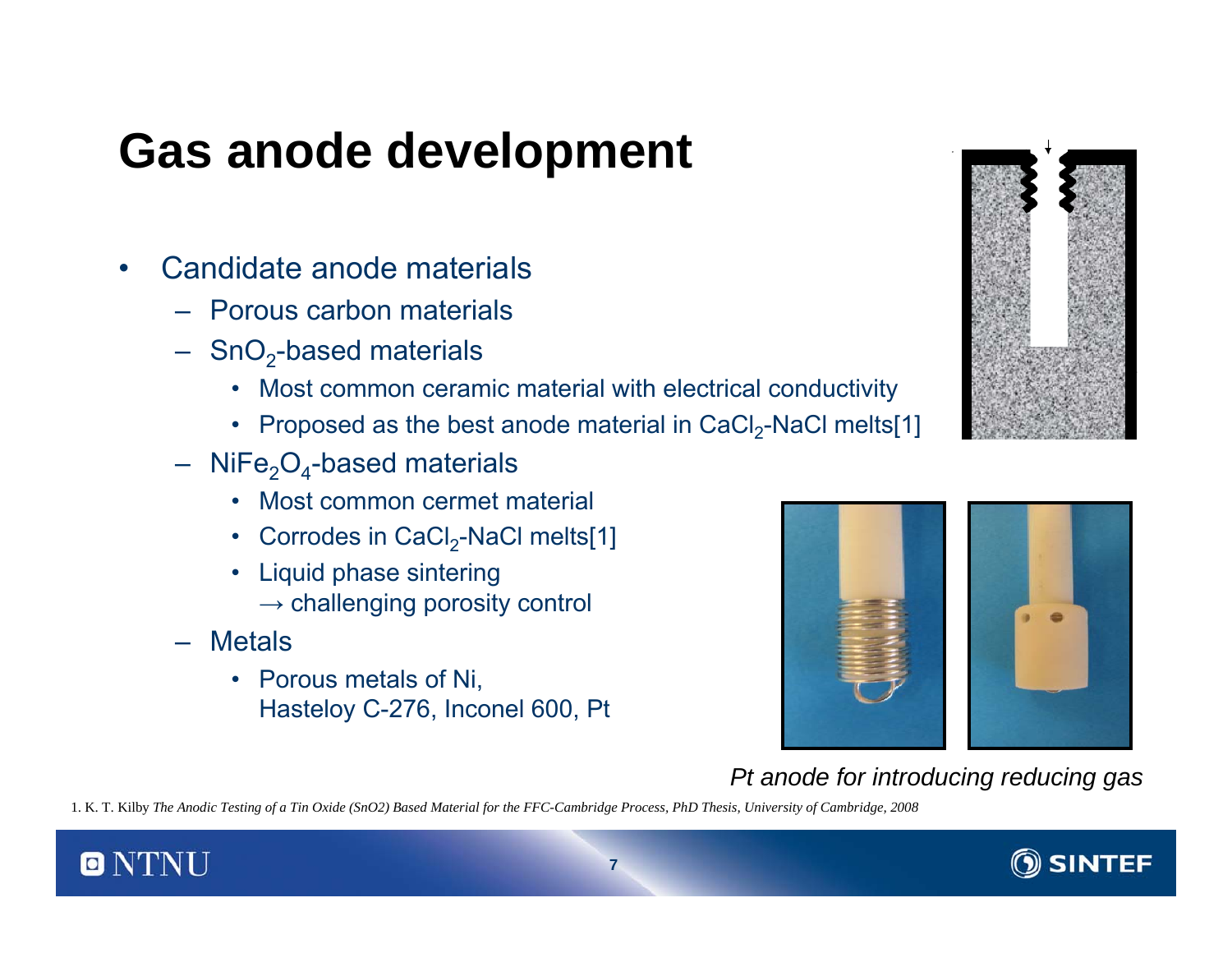# **Experimental Approach**

•Goal:

Aluminum electrolysis with reducing gas (CH $_{\rm 4}$  or H $_{\rm 2}$  ) anode

•First:

Establish the methods in a simpler system

- Molten electrolyte: Molten electrolyte:  $\text{CaCl}_2\text{-NaCl-CaO}$  with PbCl<sub>2</sub> and AgCl
- Temperature: 680 °C
- Working electrode: Pt gas anode

Porous carbon anodeOxide anode (SnO $_2$  or NiFe $_2\mathrm{O}_4$ )

- Counter electrode: Carbon cathode
- Reference electrode: Ag/AgCl



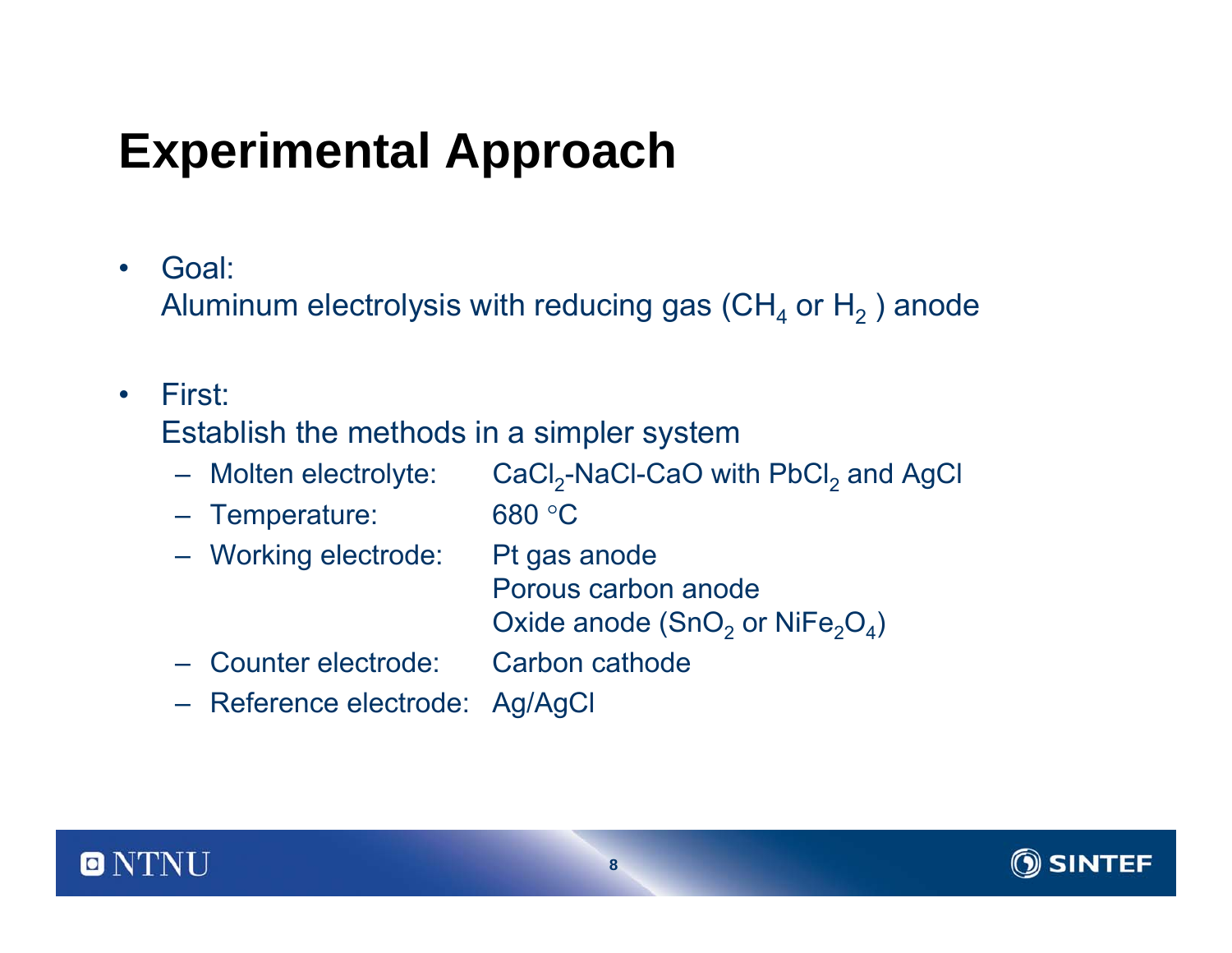# **Experimental Techniques**

•Cyclic Voltammetry

 $\blacksquare$ 

- •Constant Current Electrolysis
- •Gas Chromatography Analysis *Experimental setup for*







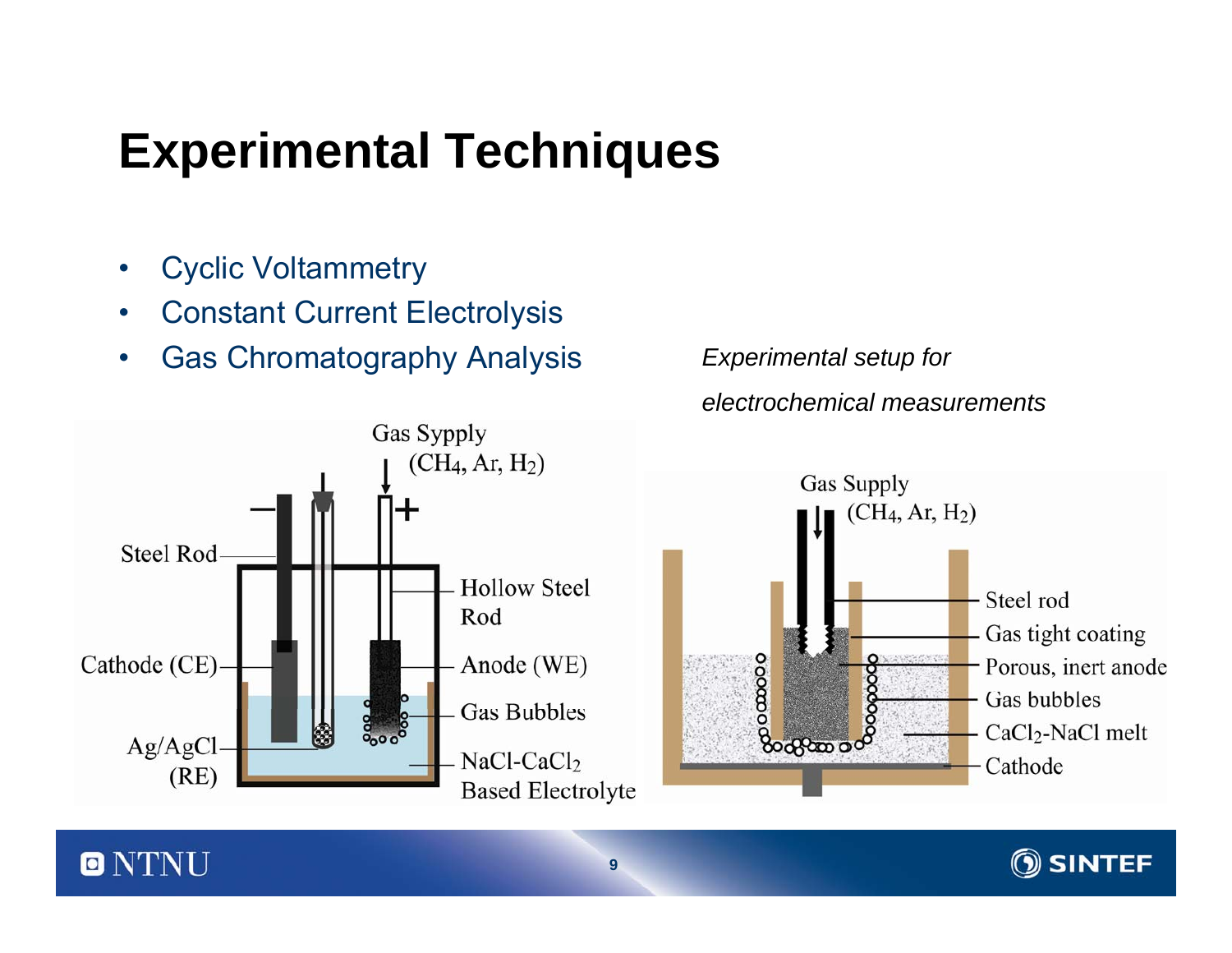### **Cyclic Voltammetry Test**



*Cyclic voltammograms in CaCl2-NaCl( 80-20 mol%)-CaO melts with different concentration of CaO at 750* °*C*

 $\blacksquare$ 

**SINTEF**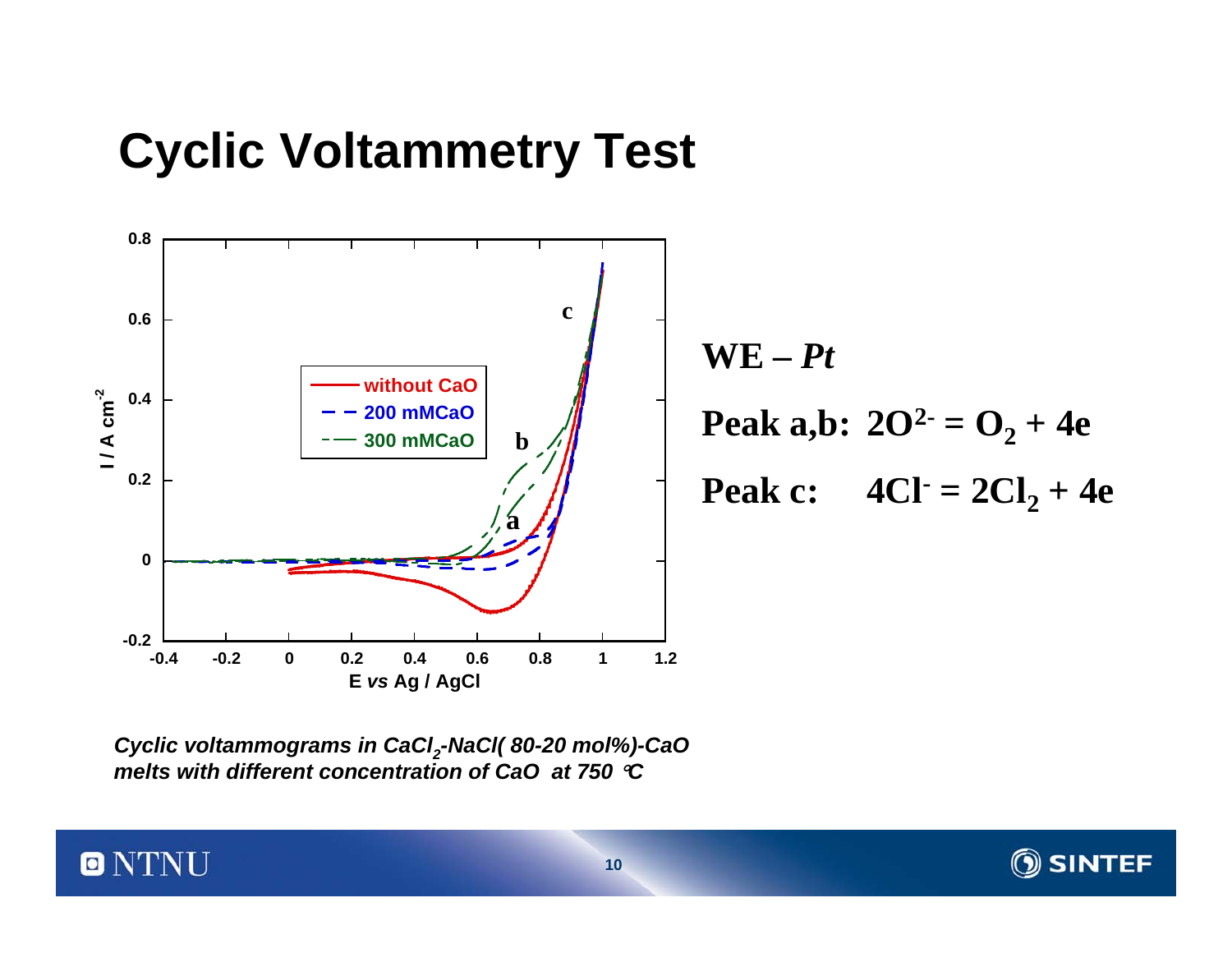## **Early Results**

•NiFe $_{2} \mathrm{O}_{4}$ -based anode in NaCl-CaCl $_{2}$  melt with CaO and AgCl

– A larger shift is anticipated – competing reactions



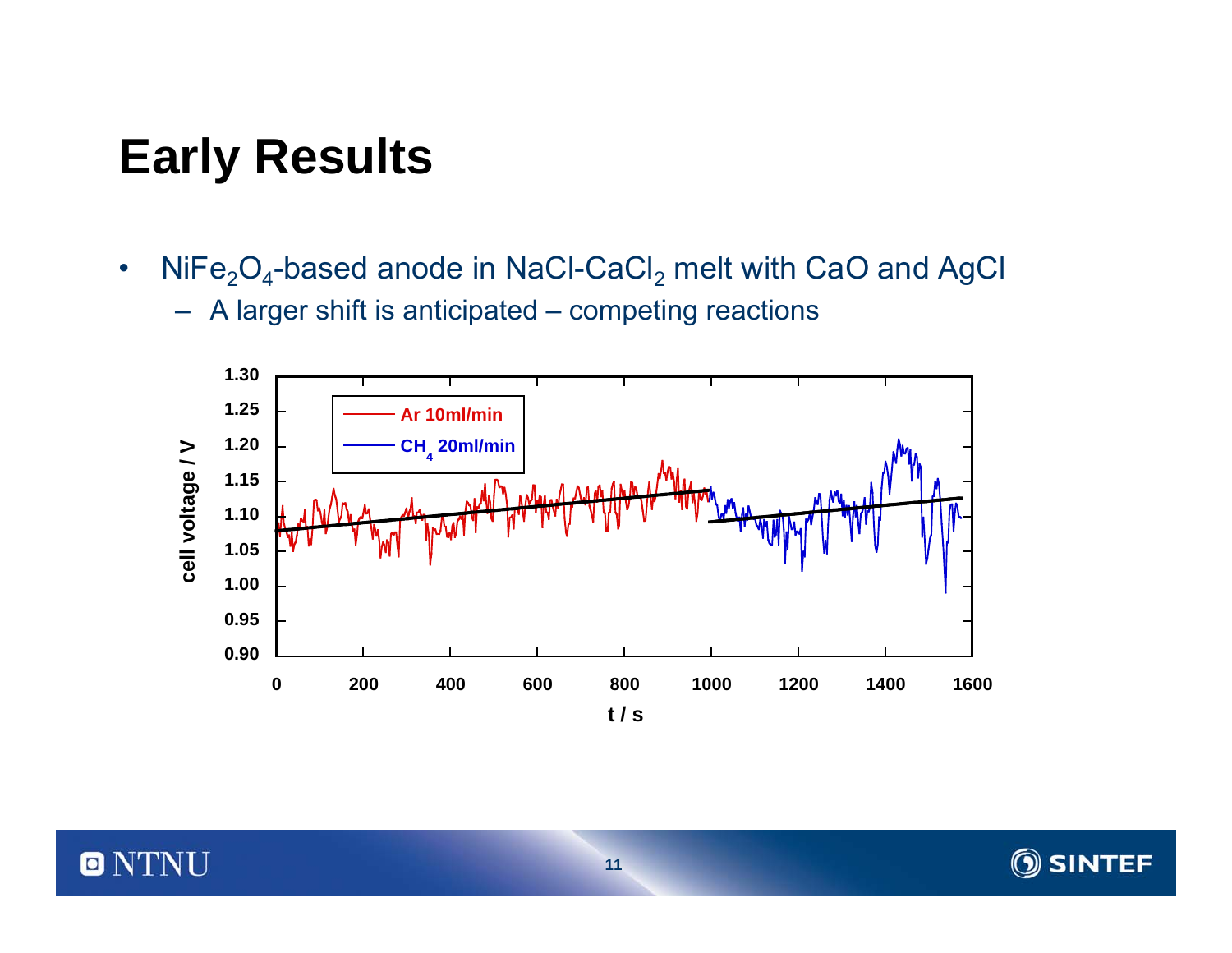#### **Constant Current Electrolysis**

**WE**





*Electrolysis with constant current 0.1A CaCl2-NaCl(70-30 mol%)-CaO(16 mol%) melt with AgCl (4.7 mol%); current density, 30 mA/cm2*

0

NTNI

*Electrolysis with constant current 0.8A CaCl2-NaCl(70-30 mol%)-CaO(16 mol%) melt with PbCl2 (3.4 mol%); current density 100 mA/cm2*



**12**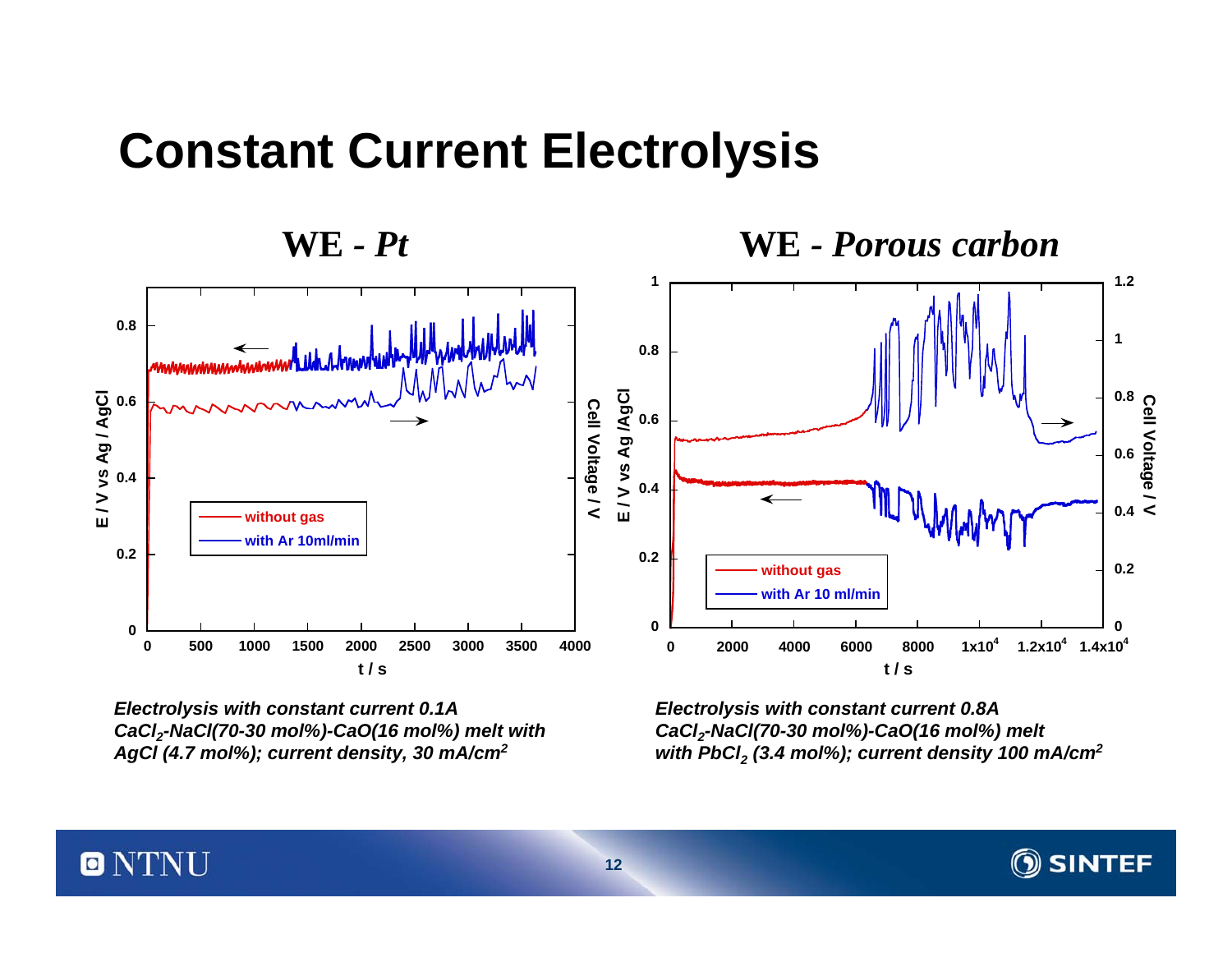### **Constant Current Test w/H<sub>2</sub>**



Electrolysis with constant current 0.1A in CaCl<sub>2</sub>-NaCl(70-30 mol %)-CaO(16 mol %)-AgCl (4.7 mol %) melt; *current density, 30mA cm-2*

 $\blacksquare$ 

WE *– Pt*



I, II, and IV:  $2O^{2}=O_{2}+4e$ III:  $2O^2$  +  $2H_2$  =  $2H_2O$  + 4e

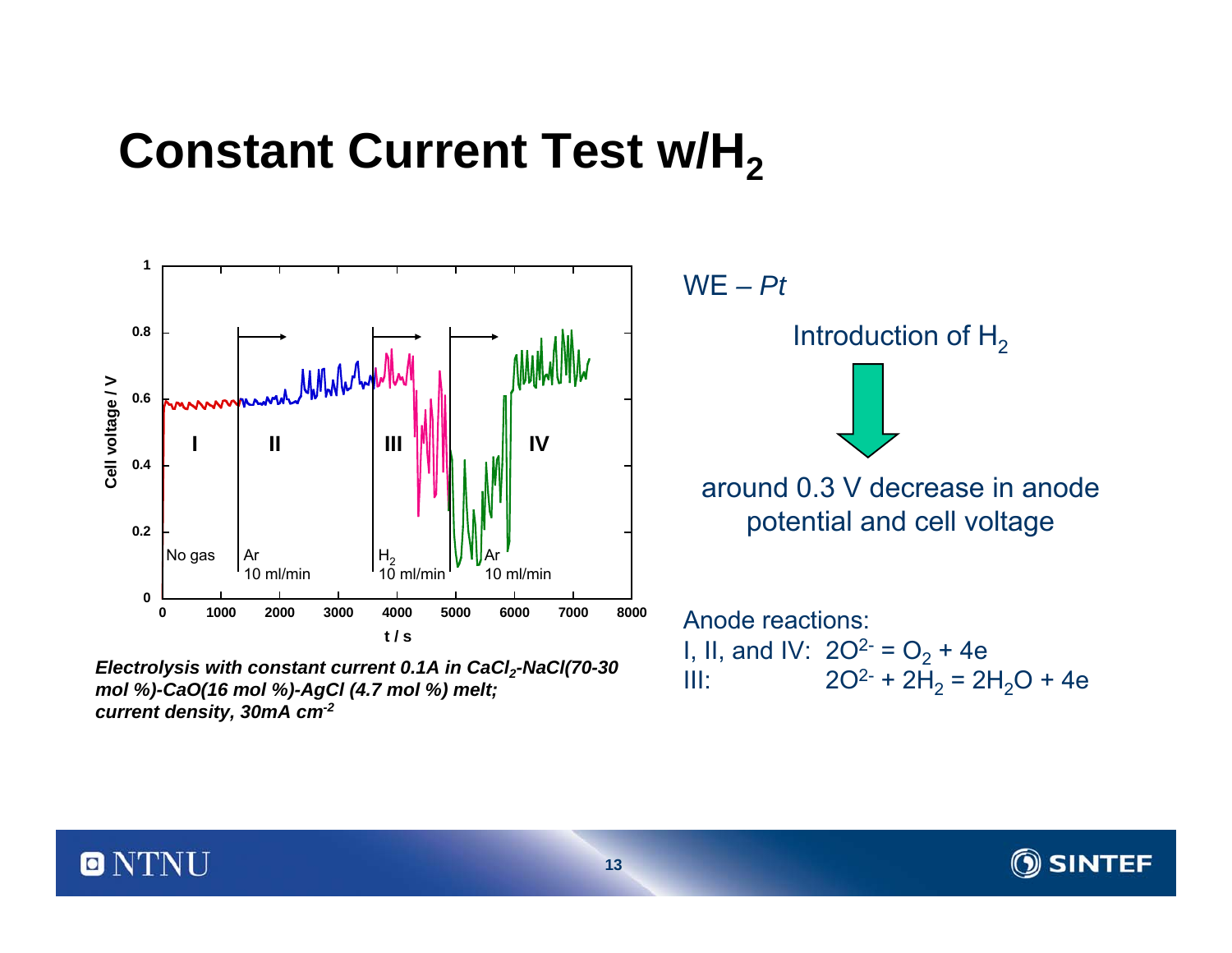## **Summary and Further Work**

- $\bullet$ Different gas anode configurations have been tested
- $\bullet$ Some promising results, however, anode design is challenging
- $\bullet$  0.3 V reduction of cell voltage during constant current electrolyis with  $\mathsf{H}_2$  in CaCl $_2$ -NaCl-CaO-AgCl melt
- • Main challenge is to design an anode with good contact properties between anode, gas, and electrolyte
- $\bullet$ Redesigned Pt anode in progress
- •More test with less reactive carbon materials
- $\bullet$ Online gas chromatography analysis during the electrolysis
- $\bullet$ More work on inert anodes (e.g.  $SnO<sub>2</sub>$  )



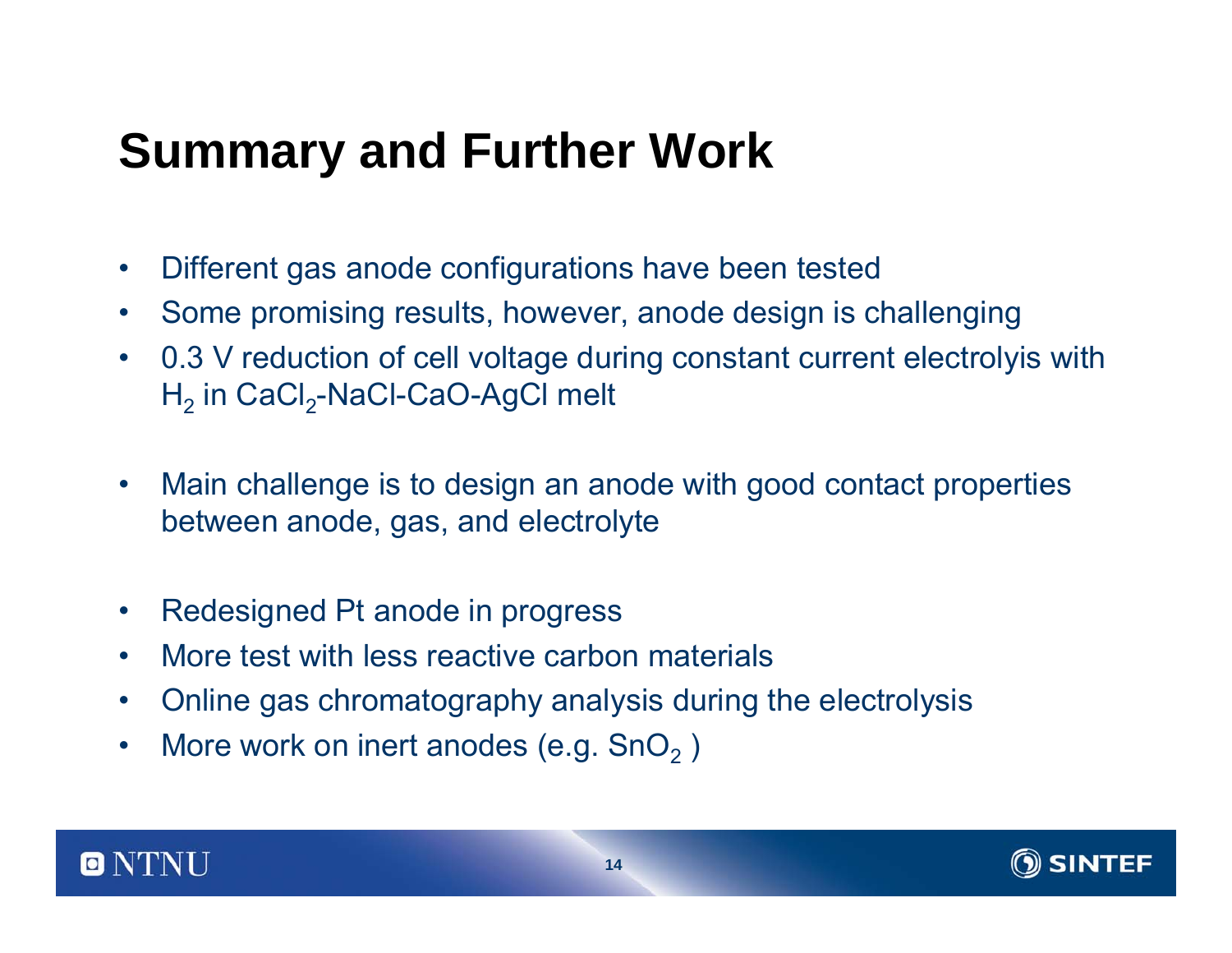#### **Acknowledgement**

#### **Norwegian Research Council (GASSMAKS program) for financial support !**



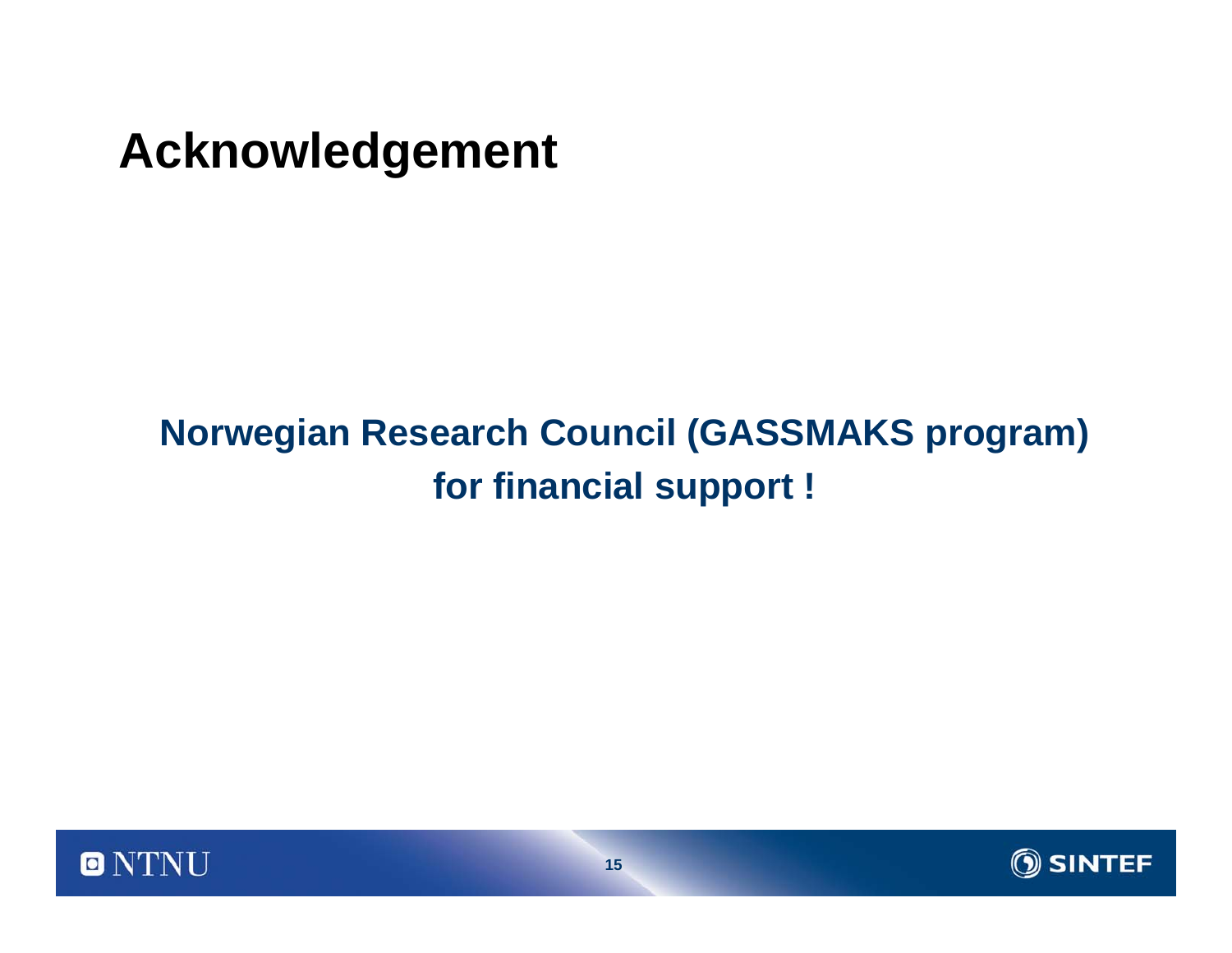# **Conversion of CO<sub>2</sub> in molten salts**

 $\bullet$ An alternative method of CO $_{\rm 2}$  capture?

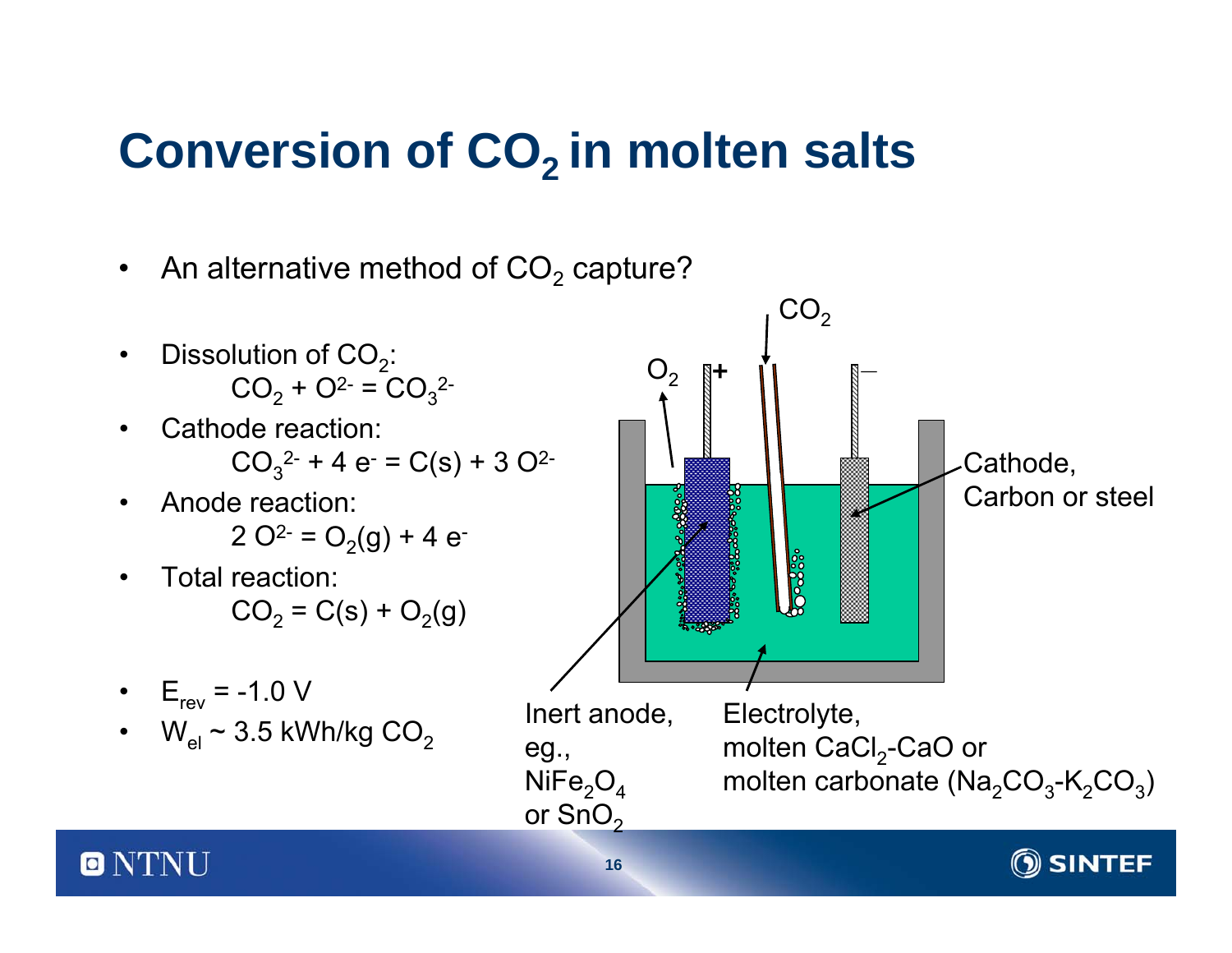### **Some Results**

- •Formation of different carbon nanostructures
- •**Challenges** 
	- Avoid unwanted structures
	- Obtain high yield





Acknowledgement: S. Rolseth, C. Marioara



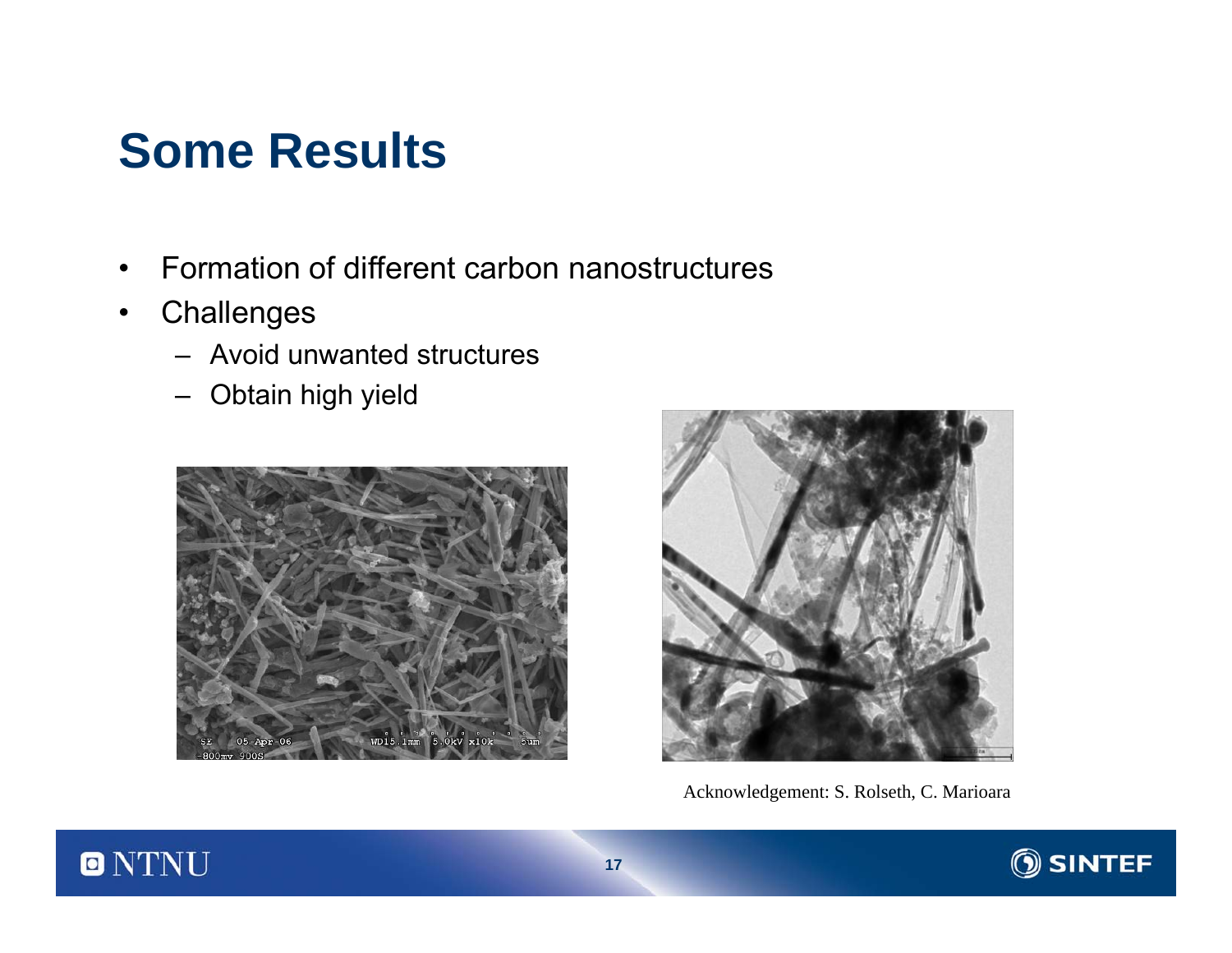## **Summary and Challenges**

- $\bullet$ Simple experimental set-up and cheap chemicals
- •Readily available raw material,  $CO<sub>2</sub>$
- •Inert electrodes available
- $\bullet$ Easy to clean products for electrolyte

- $\bullet$  Process conditions to obtain higher selectivity and yield of valuable C products
- $\bullet$ Current efficiency to secure low processing costs